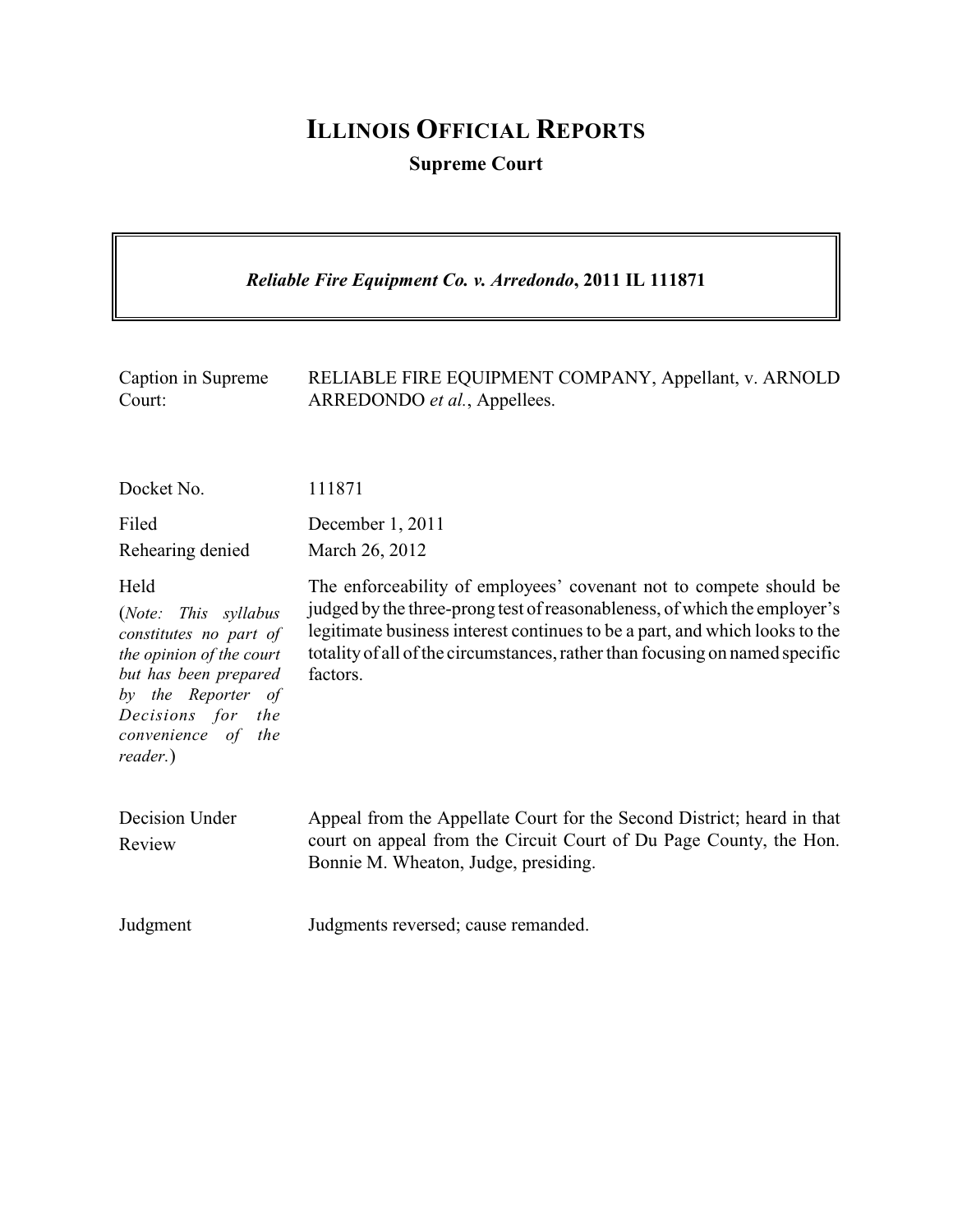| Counsel on<br>Appeal | Christopher P. Banaszak and Robert S. Driscoll, of Reinhart Boerner Van<br>Deuren s.c., of Milwaukee, Wisconsin (Robert G. Black, of Naperville,<br>of counsel), for appellant.                |
|----------------------|------------------------------------------------------------------------------------------------------------------------------------------------------------------------------------------------|
|                      | Tom P. Gregory, Jack C. Lai and Maria V. Vasos, of Gregory & Lai, of<br>Barrington, for appellees.                                                                                             |
| Justices             | JUSTICE FREEMAN delivered the judgment of the court, with opinion.<br>Chief Justice Kilbride and Justices Thomas, Garman, Karmeier, Burke,<br>and Theis concurred in the judgment and opinion. |

## **OPINION**

¶ 1 Plaintiff, Reliable Fire Equipment Company (Reliable), filed a complaint in the circuit court of Du Page County against defendants Arnold Arredondo, Rene Garcia, and High Rise Security Systems, LLC (High Rise). Reliable claimed, *inter alia*, a breach of a noncompetition restrictive covenant. At the close of a bench trial on this claim, the circuit court ruled that the covenant was unenforceable. A divided panel of the appellate court upheld the circuit court's order. 405 Ill. App. 3d 708. We allowed Reliable's petition for leave to appeal. Ill. S. Ct. R. 315 (eff. Feb. 26, 2010). We now reverse the judgment of the appellate court and the order of the circuit court, and remand the cause to the circuit court for further proceedings.

## ¶ 2 I. BACKGROUND

- ¶ 3 Founded in 1955, Reliable sells, installs, and services portable fire extinguishers and a variety of fire suppression and fire alarm systems. Reliable designs or engineers the systems to fit the needs of industrial, commercial, and retail businesses; hospitals and schools; and all manner of nonresidential buildings. Reliable has approximately100 employees, including salespersons, installers, and service technicians. Reliable does the majority of its business in the Chicago metropolitan area, northern Indiana, and southern Wisconsin.
- ¶ 4 In April 1992, Reliable hired Garcia as a systems technician and, approximately one year later, offered Garcia a sales position, which he accepted. Sometime in 1997, Reliable required all employees to sign noncompetition restrictive covenants. In November 1997 Garcia signed his noncompetition agreement. In November 1998, Reliable hired Arredondo as a salesperson. Approximately one week later, Arredondo signed his noncompetition agreement. In their agreements, Arredondo and Garcia each promised, *inter alia*, not to compete with Reliable during their employment and for one year after their termination from employment in Illinois, Indiana, or Wisconsin. Arredondo and Garcia further promised not to solicit any sales or referrals from Reliable customers or referral sources, or to solicit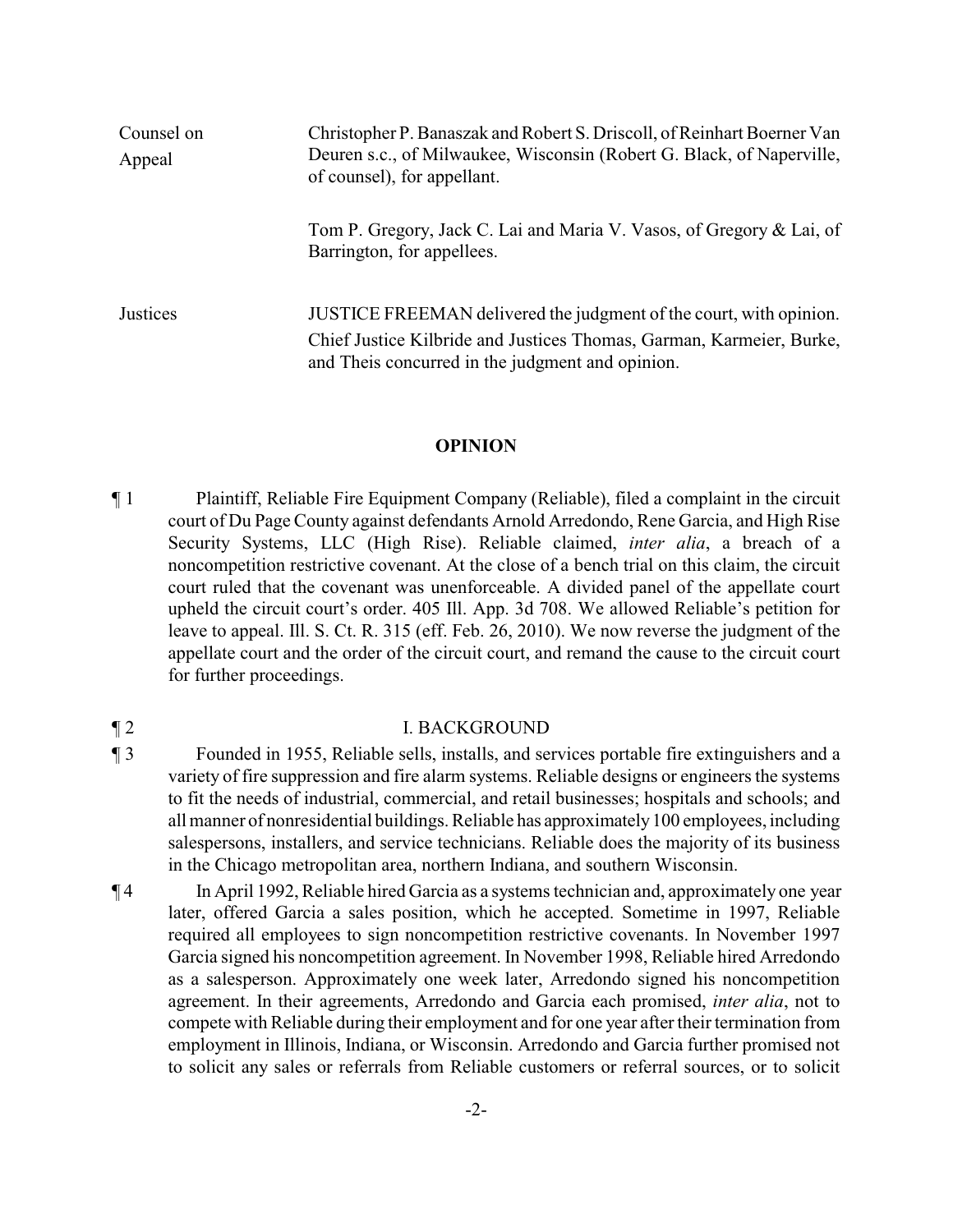Reliable employees to leave their employment with Reliable.

- ¶ 5 High Rise's stated purpose was to supply engineered fire alarm and related auxiliary systems throughout the Chicago metropolitan area. In March 2004, Arredondo was seeking financing for High Rise. In April 2004, High Rise was formed as a limited liability corporation. High Rise's managers included Arredondo and Garcia. On August 17, 2004, they signed an operating agreement for High Rise.
- ¶ 6 In August 2004, Ernest Horvath, Reliable's founder and chairman of the board, became concerned that Arredondo and Garcia were planning to compete with Reliable. He asked them and another employee whether they were going to start their own business, and each denied it. On September 1, 2004, Arredondo resigned from Reliable effective September 15. On October 1, 2004, Reliable fired Garcia on suspicion of competition.
- ¶ 7 In December 2004, Reliable filed its original, multiple-count complaint against defendants. In count III of its second amended complaint, Reliable alleged as follows. The company had entered into valid and enforceable employment agreements with Arredondo and Garcia. In violation of the restrictive covenants contained therein, Arredondo and Garcia engaged in sales activities and provided services to Reliable customers, and solicited referrals from Reliable's referral sources. Also, Arredondo and Garcia solicited several named Reliable employees to leave their employment with Reliable. As a result of their breach of contract, Reliable alleged damages in excess of \$400,000.
- ¶ 8 Defendants filed a first amended counterclaim that sought, *inter alia*, a declaration that the restrictive covenants were unenforceable. In November 2007, the circuit court held a bench trial on defendants' declaratory judgment action. At the close of the evidence, the court ruled that the restrictive covenants were unenforceable. The court concluded that Reliable failed to prove the existence of a legitimate business interest that justified enforcement of the covenants. $<sup>1</sup>$ </sup>
- ¶ 9 A sharply divided panel of the appellate court affirmed. 405 Ill. App. 3d 708. The lead opinion upheld the circuit court's conclusion that Reliable did not have a legitimate business interest that justified the enforcement of the restrictive covenants. 405 Ill. App. 3d at 743-48. The special concurrence agreed that the circuit court's conclusion should be upheld, but disagreed with the reasoning of the lead opinion. 405 Ill. App. 3d at 748 (Hudson, J., specially concurring). The dissent agreed with the reasoning of the special concurrence and, based thereon, would reverse and remand for further proceedings. 405 Ill. App. 3d at 753, 759 (O'Malley, J., dissenting). Reliable now appeals.
- ¶ 10 II. ANALYSIS
- ¶ 11 A. Standard of Review
- ¶ 12 Initially, Reliable observes that Illinois courts have described different standards of

<sup>&</sup>lt;sup>1</sup>The circuit court conducted a jury trial on Reliable's remaining claims. At the close of Reliable's case in chief, the court granted defendants' motion for a directed verdict, and defendants voluntarily dismissed their counterclaim.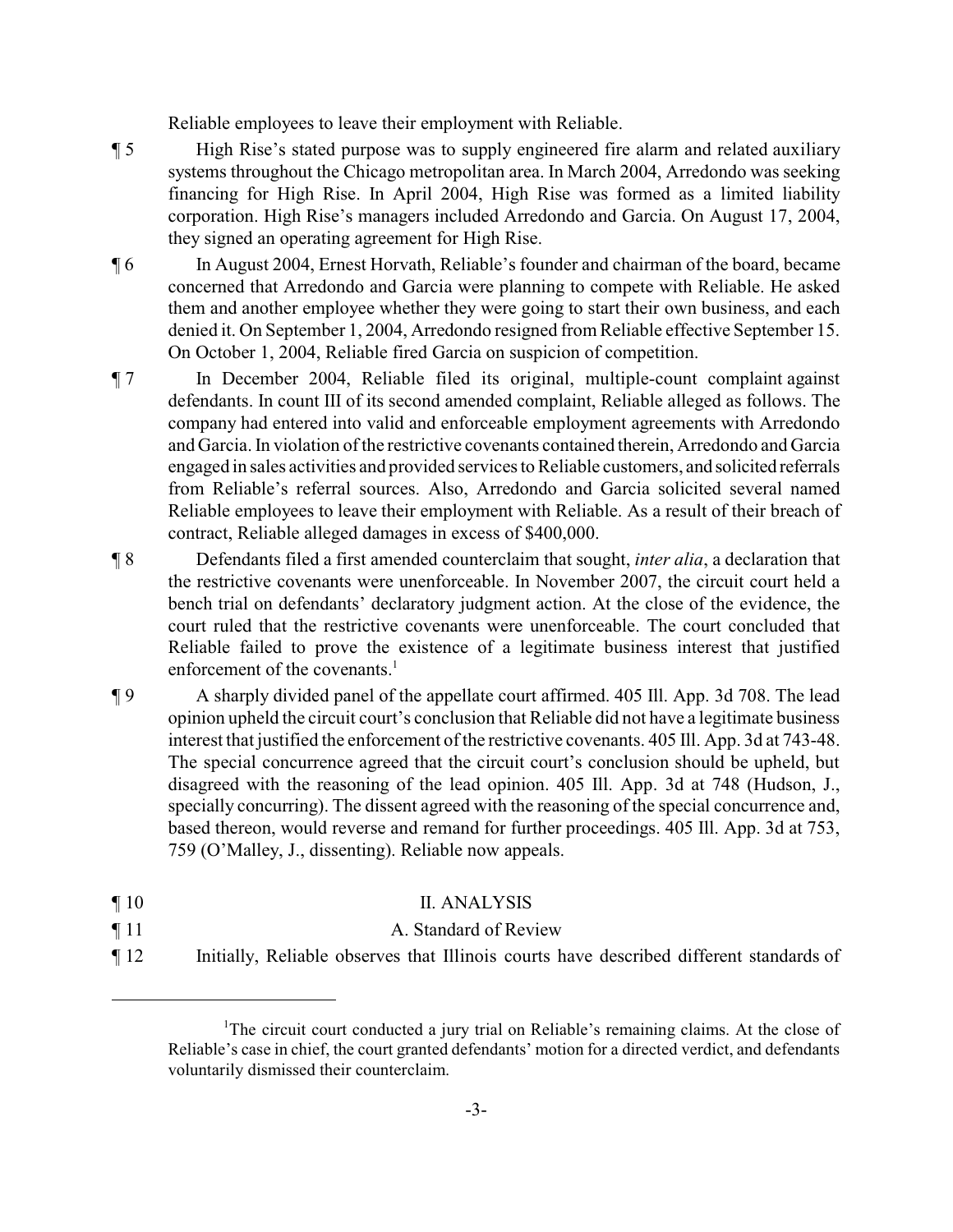review in restrictive covenant cases. It is traditionally stated that the enforceability of a restrictive covenant is a question of law, the determination of which is reviewed *de novo* (*Mohanty v. St. John Heart Clinic, S.C.*, 225 Ill. 2d 52, 63 (2006)), based on the facts in each particular case. See *Tarr v. Stearman*, 264 Ill. 110, 118-19 (1914); *Lanzit v. J.W. Sefton Manufacturing Co.*, 184 Ill. 326, 330 (1900). In the case at bar, the circuit court held a bench trial to determine the enforceability of the postemployment restrictive covenant. Generally, the standard of review in a bench trial is whether the order or judgment is against the manifest weight of the evidence. *Eychaner v. Gross*, 202 Ill. 2d 228, 251 (2002); *Kalata v. Anheuser-Busch Cos.*, 144 Ill. 2d 425, 433 (1991).

- ¶ 13 However, the case at bar calls for only one standard of review. The issue presented for review is not whether the circuit court's order is supported by sufficient evidence, thereby necessitating the manifest weight of the evidence standard with its attendant deference. See *Schulenburg v. Signatrol, Inc.*, 37 Ill. 2d 352, 356 (1967). Rather, the issue here is whether the circuit court applied the correct legal test to the evidence presented. This is a question of law which is reviewed *de novo*. *In re A.H.*, 207 Ill. 2d 590, 593 (2003).
- ¶ 14 B. The Three Basic Components of Reasonableness
- ¶ 15 Two panels of our appellate court have questioned whether Illinois recognizes the legitimate business interest of the promisee as a requirement of an enforceable restrictive covenant. We now take the opportunity to correct this misconception.
- ¶ 16 This court long ago explained that a contract in total and general restraint of trade was "undoubtedly" void because it "necessarily" injures the public at large and the individual promisor. Such a contract deprives the public of the industry of the promisor, and deprives the promisor of the opportunity to pursue an occupation and thereby support his or her family. *Hursen v. Gavin*, 162 Ill. 377, 379-80 (1896). However, it is equally established that a restrictive covenant will be upheld if it contains a reasonable restraint and the agreement is supported by consideration. *Storer v. Brock*, 351 Ill. 643, 647 (1933) (collecting cases); accord 6 Richard A. Lord, Williston on Contracts § 13:1, at 7-11 (4th ed. 2009); Restatement (Second) of Contracts § 186 & cmt. a (1981).
- ¶ 17 "The modern, prevailing common-law standard of reasonableness for employee agreements not to compete applies a three-pronged test." *BDO Seidman v. Hirshberg*, 712 N.E.2d 1220, 1223 (N.Y. 1999). A restrictive covenant, assuming it is ancillary to a valid employment relationship, is reasonable only if the covenant: (1) is no greater than is required for the protection of a legitimate business interest of the employer-promisee; (2) does not impose undue hardship on the employee-promisor, and (3) is not injurious to the public. *Id.*; Restatement (Second) of Contracts  $\S 187$  cmt. b,  $\S 188(1)$  & cmts. a, b, c (1981).<sup>2</sup> Further, the extent of the employer's legitimate business interest may be limited by type of activity, geographical area, and time. Restatement (Second) of Contracts § 188 cmt. d (1981). This

<sup>&</sup>lt;sup>2</sup>Since ancillarity is required, one may describe the test of reasonableness as having four elements, expressly listing ancillarity, instead of three elements, which assumes ancillarity. See 15 Grace McLane Giesel, Corbin on Contracts § 80.6, at 69 (rev. ed. 2003).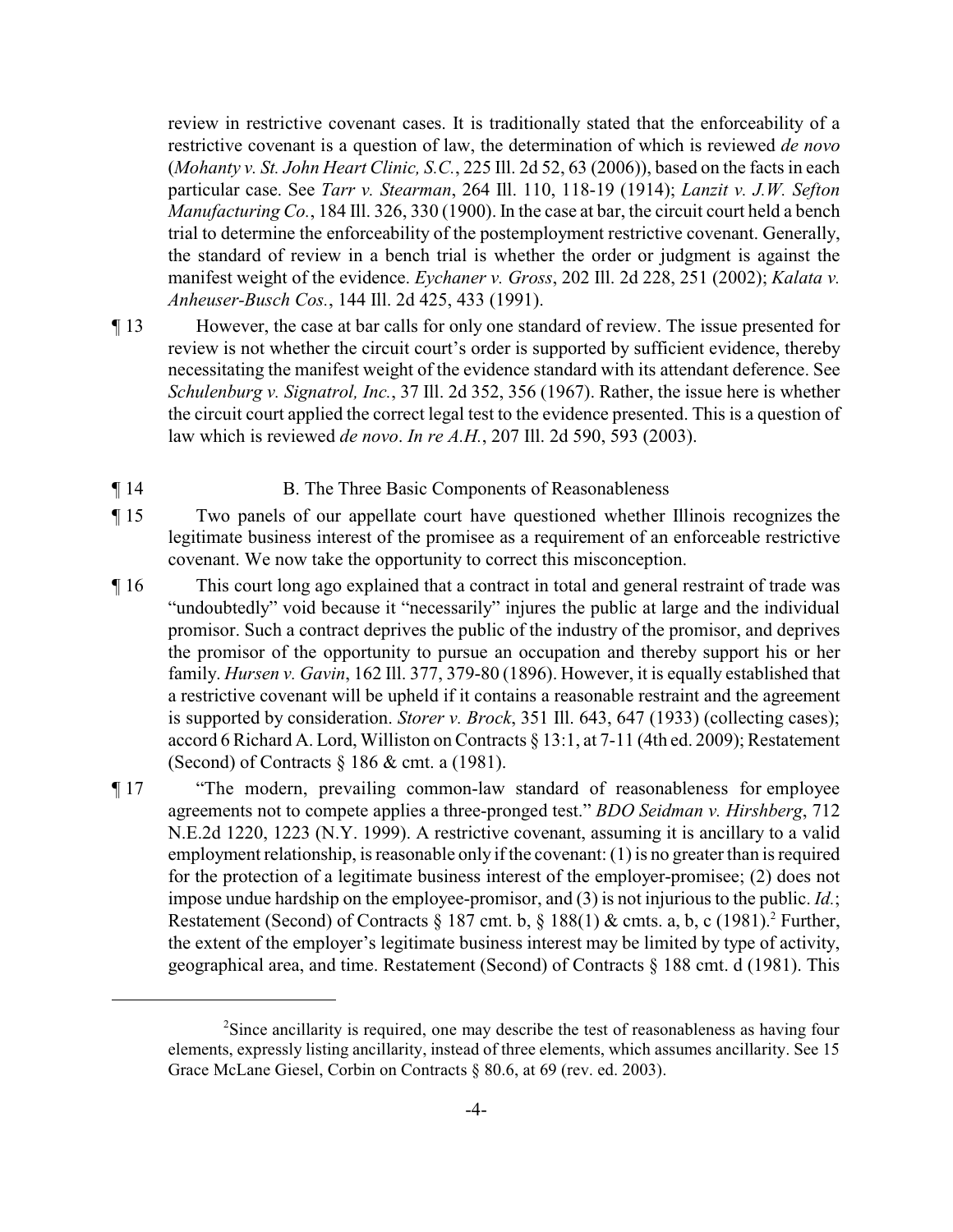court long ago established the three-dimensional rule of reason in Illinois and has repeatedly acknowledged the requirement of the promisee's legitimate business interest down to the present day.

¶ 18 In *Hursen v. Gavin*, 162 Ill. 377 (1896), after reciting the general principle that contracts in total and general restraint of trade are void as against public policy, this court stated:

> "But a contract, which is only in partial restraint of trade, is valid, provided it is reasonable and has a consideration to support it. [Citations.] The restraint is reasonable, *when it is such only as to afford a fair protection to the interests of the party, in whose favor it is imposed. If the restraint goes beyond such fair protection, it is oppressive to the other party and injurious to the interests of the public, and, consequently, void upon the ground of public policy.*" (Emphasis added.) *Id*. at 380.

This court held that the restrictive covenant was valid, explaining: "One element of the value of the business transferred by appellant to appellee was the probability, that the customers of the former would continue to trade with the latter \*\*\*. \*\*\* The limitation here did not go beyond what was necessary for the protection of appellee in the prosecution of the business purchased by him, and was, therefore, reasonable." *Id.* at 382. In *Hursen*, as in a prior case, *Linn v. Sigsbee*, 67 Ill. 75 (1873), this court applied what came to be the Restatement's threecomponent test of reasonableness: given that the restrictive covenant was ancillaryto the sale of the business, (1) the restraint was necessary to protect the legitimate interest of the promisee; (2) the restraint did not impose a hardship on the promisor or the public; and (3) the extent or scope of the restraint was otherwise reasonable.

¶ 19 In *Bauer v. Sawyer*, 8 Ill. 2d 351 (1956), several physicians were members of a Kankakee medical partnership. The partnership agreement provided in pertinent part that if a member withdrew or terminated association with the partnership, that person would not practice medicine within a 25-mile radius of Kankakee for five years. *Id*. at 353-54. This court held that an injunction should issue against a physician who left the partnership. This court recited the general principles that were well established by that time: "In determining whether a restraint is reasonable it is necessary to consider whether enforcement will [1] be injurious to the public or [2] cause undue hardship to the promisor, and [3] whether the restraint imposed is greater than is necessary to protect the promisee. [Citations.]" *Id.* at 355. In addition, the time and territorylimitations must be reasonable. *Id*. This court considered each of the three recognized elements of reasonableness. In so doing, the court carefully and specifically examined the interest of the partnership-promisee. The court agreed with the principle that members of a partnership have a legitimate business interest in protecting themselves against the competition of an outgoing partner, and that a restrictive covenant to that effect is not opposed to public policy. *Id.* at 356-57 (collecting authorities).

¶ 20 In *House of Vision, Inc. v. Hiyane*, 37 Ill. 2d 32 (1967), an employer brought an action to enforce an employee's covenant not to compete. This court began its analysis of the restrictive covenant by discussing the employer's legitimate business interest: "*Here the interest to be protected was the interest of the plaintiff in its customers.*" (Emphasis added.) *Id.* at 37-38. Only after this court articulated the employer's legitimate business interest did it consider the reasonableness of the time and territory limitations, or the lack thereof. *Id.* at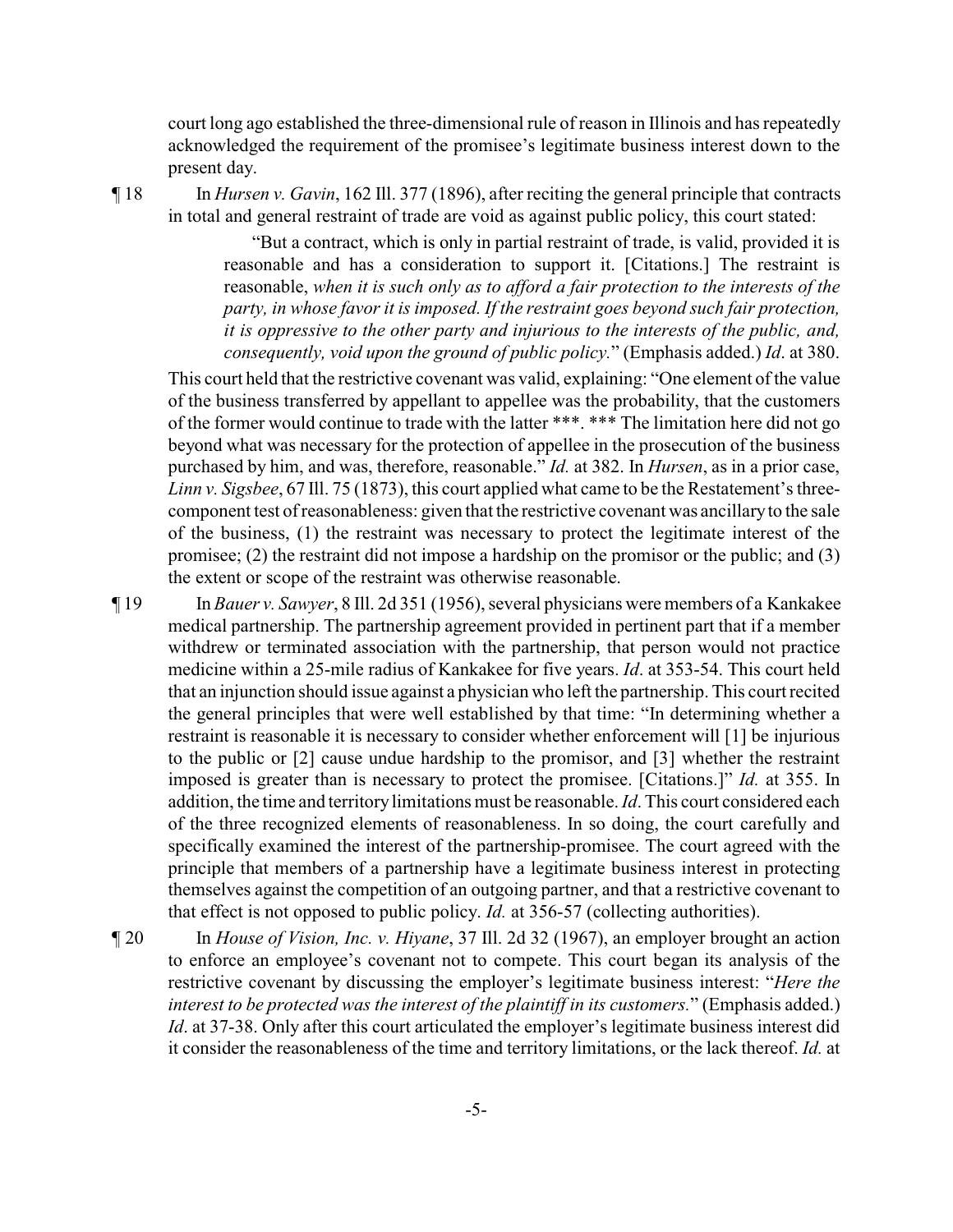38-39.

- ¶ 21 In *Cockerill v. Wilson*, 51 Ill. 2d 179 (1972), the narrow issue presented was whether the time and territory limitations of the restrictive covenant were greater than necessary to protect the plaintiff. *Id.* at 183. This court began its analysis of the provision by reciting the three components of reasonableness: injury to the public; undue hardship on the promisor; and the need for the protection of the limitation by the promisee. This court recognized that "the interest plaintiff sought to protect by the covenant was his interest in his clients." *Id*. at 184.
- ¶ 22 In *Mohanty v. St. John Heart Clinic, S.C.*, 225 Ill. 2d 52 (2006), plaintiff-physicians sought a declaratory judgment that the restrictive covenants in their employment agreements were void. Defendants, the employer-clinic and its owner, counterclaimed for declaratory, injunctive, and other relief. The circuit court concluded that the geographic restriction was reasonable, but that the activity restriction–the practice of medicine–was greater than necessary to protect the defendants' interests, which was cardiology. The appellate court reversed, concluding that the activity restriction, within the narrowly drawn geographic limits, would not cause undue hardship and was not greater than necessary to protect the defendants' interests. *Id.* at 61-62.
- ¶ 23 Before this court, plaintiffs contended, *inter alia*, that their restrictive covenants were unreasonably overbroad in their time and activity restrictions. *Id*. at 75. In upholding the restrictive covenants, this court expressly repeated the three established components of reasonableness:

"[T]his court has a long tradition of upholding covenants not to compete in employment contracts involving the performance of professional services when the limitations as to time and territory are not unreasonable. [Citations.] In determining whether a restraint is reasonable it is necessary to consider whether enforcement will be injurious to the public or cause undue hardship to the promisor, *and whether the restraint imposed is greater than is necessary to protect the promisee*. [Citation.]" (Internal quotation marks omitted.) (Emphasis added.) *Id.* at 76.

In upholding the restrictive covenant, this court stated: "*Thus, we find that the restraint on the practice of medicine, here, was not greater than necessary to protect the defendants' interests*. This is particularly so because the restriction on plaintiffs is in effect only within a narrowly circumscribed area of a large metropolitan area." (Emphasis added.) *Id*. at 77.

- ¶ 24 This discussion shows that this court, from as far back as *Linn* and *Hursen*, through cases such as *Bauer* and *House of Vision*, and down to the present day in *Mohanty*, has repeatedly recognized the three-dimensional rule of reason, specifically including the element of the legitimate business interest of the promisee. However, in *Sunbelt Rentals, Inc. v. Ehlers*, 394 Ill. App. 3d 421 (2009), a panel of our appellate court concluded that the test of reasonableness of a restrictive covenant is something other than the prevalent three-prong inquiry long established by this court.
- ¶ 25 In *Sunbelt*, Ehlers was a sales representative for Sunbelt. He had entered into an employment agreement containing a restrictive covenant providing that he would not compete with Sunbelt within a 50-mile radius of any of Sunbelt's stores for one year after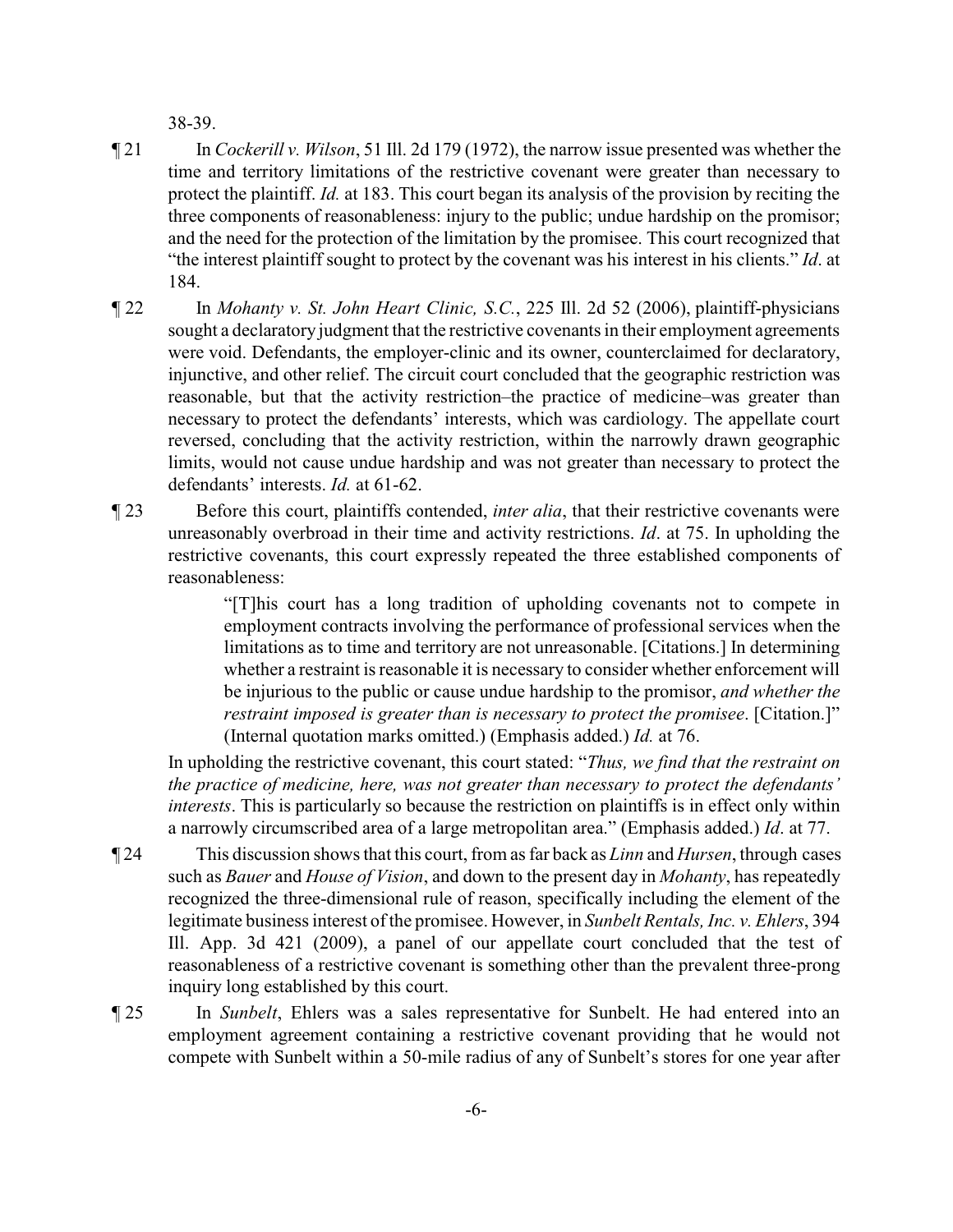the date of the expiration or termination of his employment. Ehlers resigned from Sunbelt and, within the one-year restriction, accepted a position with one of Sunbelt's competitors. Sunbelt sued Ehlers and his new employer, seeking injunctive relief. *Sunbelt*, 394 Ill. App. 3d at 423-25.

- ¶ 26 The circuit court enforced the restrictive covenant, finding that the time and territory limitations of the restrictive covenant were reasonable, but did not apply the legitimate business interest test as interpreted by the appellate court. *Id.* at 425. The appellate court briefly surveyed only some of the above-discussed cases from this court and concluded: "Accordingly, because (1) the Supreme Court of Illinois has never embraced the 'legitimatebusiness-interest' test and (2) its application is inconsistent with the supreme court's long history of analysis in restrictive covenant cases, we reject the 'legitimate-business-interest' test." *Id.* at 431. The *Sunbelt* court prescribed that a court, when presented with the issue of whether a restrictive covenant should be enforced, should evaluate its reasonableness based only on its time and territory restrictions. "Thus, this court need not engage in an additional discussion regarding the application of the 'legitimate-business-interest'test because that test constitutes nothing more than a judicial gloss incorrectly applied to this area of law by the appellate court." *Id*.
- ¶ 27 In the present case, while the appellate court justices disagreed amongst themselves concerning the proper *application* of the legitimate business interest component of the rule of reason, each member of the panel rejected the conclusions of *Sunbelt*. 405 Ill. App. 3d at 723; *Id.* at 749 (Hudson, J., specially concurring); *Id.* at 755 (O'Malley, J., dissenting). We do likewise. *Sunbelt* overlooked or misapprehended this court's above-discussed case law that established the three-prong inquiry into the reasonableness of restrictive covenants. Contrary to this authority, *Sunbelt* "disallows inquiry into whether the employer has an interest other than suppression of ordinarycompetition." *Id.* at 723 (lead op.). "*Sunbelt*seems to say that the employer's legitimate interest is whatever the parties agree to in the contract. [Citation.] If the employer's legitimate interest is a matter of contract only, then the quoted language in the above supreme court cases would be superfluous." *Id*. at 733.
- ¶ 28 Specifically, the appellate court in *Sunbelt* misread this court's *Mohanty* decision in support of its erroneous conclusion. The appellate court discussed *Mohanty* and even quoted *Mohanty*'s recitation of the three-prong rule of reason. *Sunbelt*, 394 Ill. App. 3d at 430 (quoting *Mohanty*, 225 Ill. 2d at 76). However, the appellate court observed that the *Mohanty* court did not mention the employer's legitimate business interest in upholding that restrictive covenant. Therefore, the appellate court concluded that the legitimate business interest component of the three-prong rule of reason was no longer valid in Illinois, if it ever was. *Sunbelt*, 394 Ill. App. 3d at 430-31.
- ¶ 29 We emphatically disagree. Even a cursory review of *Mohanty* refutes this reasoning. The plaintiff-physicians contended that the restrictive covenants were unreasonable onlybecause their activity and temporal restrictions were overbroad. *Mohanty*, 225 Ill. 2d at 64. They never challenged the defendant-employers' legitimate business interest, thereby conceding the point. Further, this court expressly recited the legitimate interest of the promisee as a component of the three-prong rule of reason. Indeed, *Mohanty*'s recognition of the legitimate business interest of the promisee was unanimous. The special concurrence observed that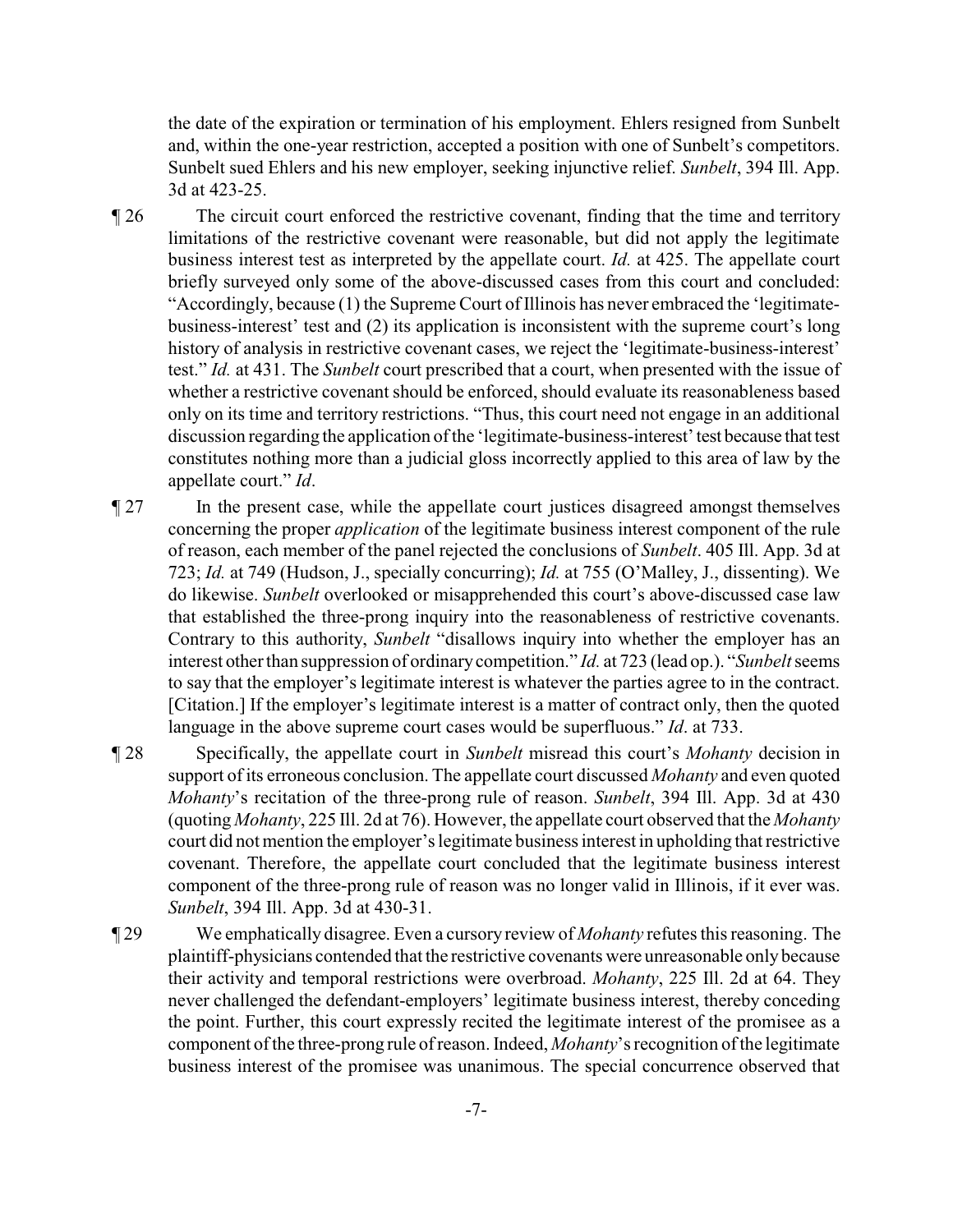plaintiffs did not dispute that defendants had "a clearly ascertainable right in need of protection." *Id.* at 80 (Karmeier, J., specially concurring, joined by Garman, J.). Even the dissent recognized "the legitimate business interests that employers such as defendants wish to protect." *Id.* at 93 (Freeman, J., dissenting). Lastly, in upholding the restrictive covenant, this court stated: "*Thus, we find that the restraint on the practice of medicine, here, was not greater than necessary to protect defendants' interests*." (Emphasis added.) *Id*. at 77 (majority op.). *Sunbelt* is hereby overruled.

- ¶ 30 Further, in *Steam Sales Corp. v. Summers*, 405 Ill. App. 3d 442 (2010), the appellate court propagated *Sunbelt*'s error: "As opposed to the legitimate-business-interest test, *Sunbelt* cites the two-prong reasonableness test appearing in *Mohanty*, the most recent supreme court case addressing restrictive covenants." *Id*. at 457. The court in *Steam Sales* goes on to discuss "*Mohanty*'s reasonableness test versus the legitimate-business-interest test." *Id*.To the extent that *Steam Sales* characterizes *Mohanty* as deviating from the above-described general threeprong rule of reason, *Steam Sales* is hereby overruled. Based on this court's extensive precedent, we continue to recognize the legitimate business interest of the promisee as a long-established component in the three-prong rule of reason.
- ¶ 31 C. Application of Employer's Legitimate Business Interest
- ¶ 32 Before this court, Reliable contends that the lower courts misapplied the legitimate business interest of the promisee, as a component of the three-prong rule of reason, in assessing the enforceability of the noncompetition agreement. The separate appellate court opinions in the present case debated two approaches to applying this component. We assess these analytical schemes.
- ¶ 33 Certainly, the prevalent three-prong inquiry "fleshes out the legal standard [of reasonableness] a bit." *Consultants & Designers, Inc. v. Butler Service Group, Inc.*, 720 F.2d 1553, 1557 (11th Cir. 1983). However, the three-prong test of reasonableness remains "unstructured." *Reddy v. Community Health Foundation of Man*, 298 S.E.2d 906, 911 (W. Va. 1982). Notably, "[p]recedents are of less than usual value because the question of reasonableness must be decided on an *ad hoc* basis. There is no inflexible formula." (Internal quotation marks omitted.) *Consultants & Designers, Inc.*, 720 F.2d at 1557; accord *Ferrofluidics Corp. v. Advanced Vacuum Components, Inc.*, 968 F.2d 1463, 1470 (1st Cir. 1992) (collecting authorities); Restatement (Second) of Contracts § 188 cmt. a, at 42 (1981) ("No mathematical formula can be offered for this process").
- ¶ 34 Under some circumstances, "a promise to refrain from competition is a natural and reasonable means of protecting a legitimate interest of the promisee." Restatement (Second) of Contracts § 188 cmt. b (1981). In the case of a postemployment restraint, where the employer-promisee exacts from the employee a promise not to compete after termination of the employment, the restraint is *usually* justified on the ground that the employer has a legitimate business interest in restraining the employee from appropriating the employer's (1) confidential trade information, or (2) customer relationships. Included within these precepts are several factors for a court to consider. *Id*. cmts. b, g; accord Harlan M. Blake, *Employee Agreements Not to Compete*, 73 Harv. L. Rev. 625, 651-74 (1960).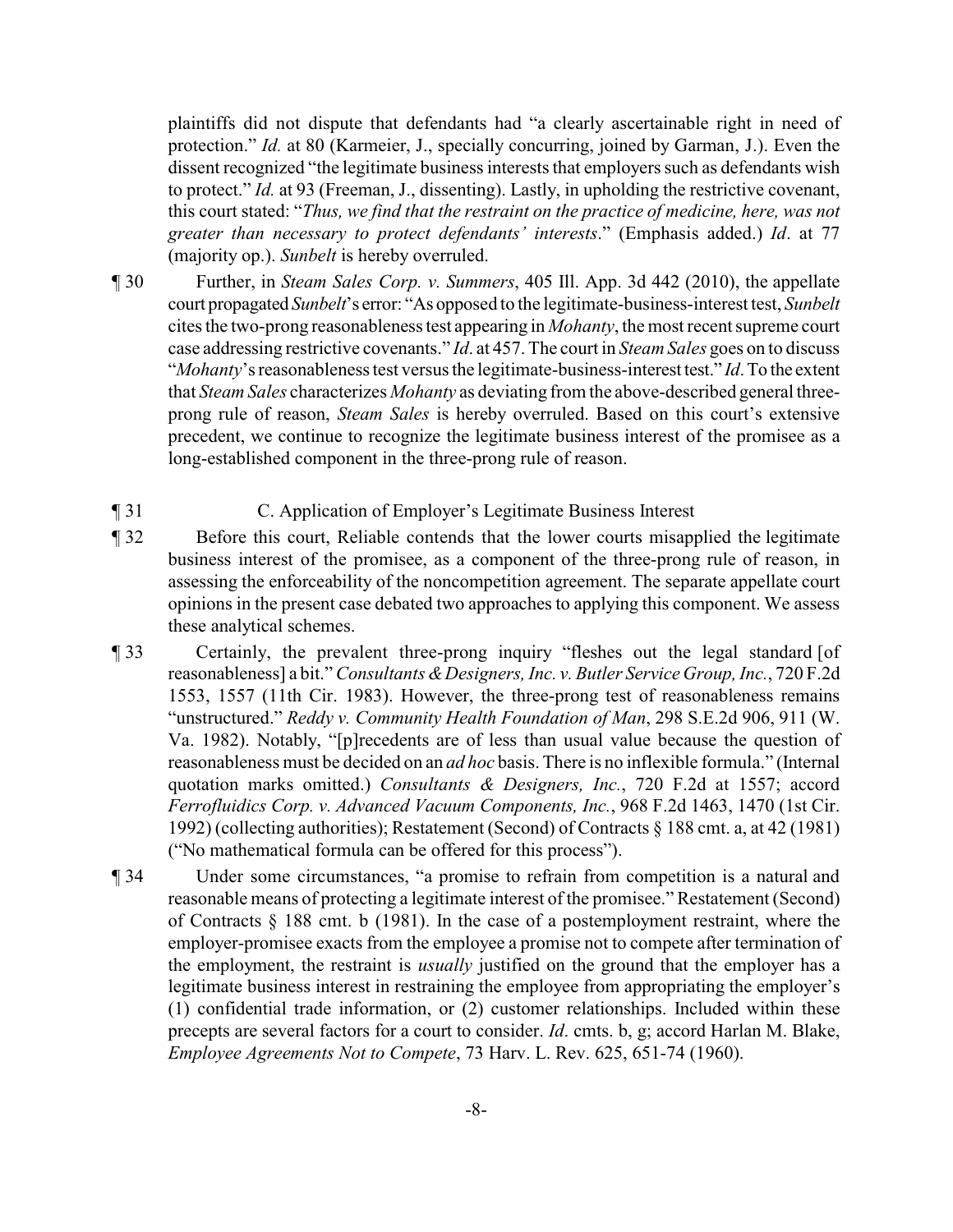¶ 35 Beyond this recognized description of the legitimate business interest of the employer, some courts have endeavored to "further explain what must be considered." 15 Grace McLane Giesel, Corbin on Contracts § 80.6, at 70 (rev. ed. 2003). Such attempts usually collapse into lists of factors. See, *e.g.*, *Chambers-Dobson, Inc. v. Squier*, 472 N.W.2d 391, 400 (Neb. 1991) (and cases cited therein); *Arthur Murray Dance Studios of Cleveland, Inc. v. Witter*, 105 N.E.2d 685, 694-99 (Ohio C.P. 1952) (listing factors). Further, compilers of such lists repeat there is no exact formula required in a court's analysis. "The factors or considerations to be used in that balancing test are not weighted; that is, there is no prescribed method by which more or less weight is assigned to each factor to be considered in the balancing test \*\*\*." *Chambers-Dobson*, 472 N.W.2d at 400. Also, compilers of such lists repeat that the factors therein are not exclusive. *Arthur Murray*, 105 N.E.2d at 695.

¶ 36 However, our appellate court *did* develop a formula for assessing the legitimate business interest of the promisee. Further, some of the factors considered in this formula were highly weighted, if not conclusive. In *Nationwide Advertising Service, Inc. v. Kolar*, 28 Ill. App. 3d 671 (1975), plaintiff advertising agency sought to enforce a restrictive covenant against its former employee and appealed the denial of enforcement. Plaintiff contended that "under Illinois law an employer such as it had a legitimate business interest in its customers which was subject to protection through enforcement of an employee's covenant not to compete." *Id.* at 673.

¶ 37 In summarizing the principles on which the court based its earlier analysis in the same case (*Nationwide Advertising Service, Inc. v. Kolar*, 14 Ill. App. 3d 522 (1973)), the *Kolar* court wrote as follows:

> "[A]n employer's business interest in customers is not always subject to protection through enforcement of an employee's covenant not to compete. Such interest is deemed proprietary and protectable only if certain factors are shown. A covenant not to compete will be enforced if [1] the employee acquired confidential information through his employment and subsequently attempted to use it for his own benefit. [Citation.] An employer's interest in its customers also is deemed proprietary if, [2] by the nature of the business, the customer relationship is near-permanent and but for his association with plaintiff, defendant would never have had contact with the clients in question. (*Cockerill v. Wilson* (1972), 51 Ill. 2d 179 \*\*\*; *Canfield v. Spear* (1969), 44 Ill. 2d 49 \*\*\*.) Conversely, a protectable interest in customers is not recognized where the customer list is not secret (*House of Vision, Inc. v. Hiyane* (1967), 37 Ill. 2d 32 \*\*\*), or where the customer relationship is short-term and no specialized knowledge or trade secrets are involved." *Kolar*, 28 Ill. App. 3d at 673.

Although the *Kolar* court cited this court's decisions in *Cockerill*, *House of Vision*, and *Canfield* as authority for this formulation of a legitimate business interest "test," none of those cases used that test in their respective analyses. Rather, each decision was based on the totality of its own facts.

¶ 38 During the 36 years subsequent to *Kolar*, our appellate court has variously set forth this "test" as the *sine qua non* for the enforcement of a covenant not to compete. See, *e.g.*, *Hanchett Paper Co. v. Melchiorre*, 341 Ill. App. 3d 345, 351 (2003); *Dam, Snell &Taveirne,*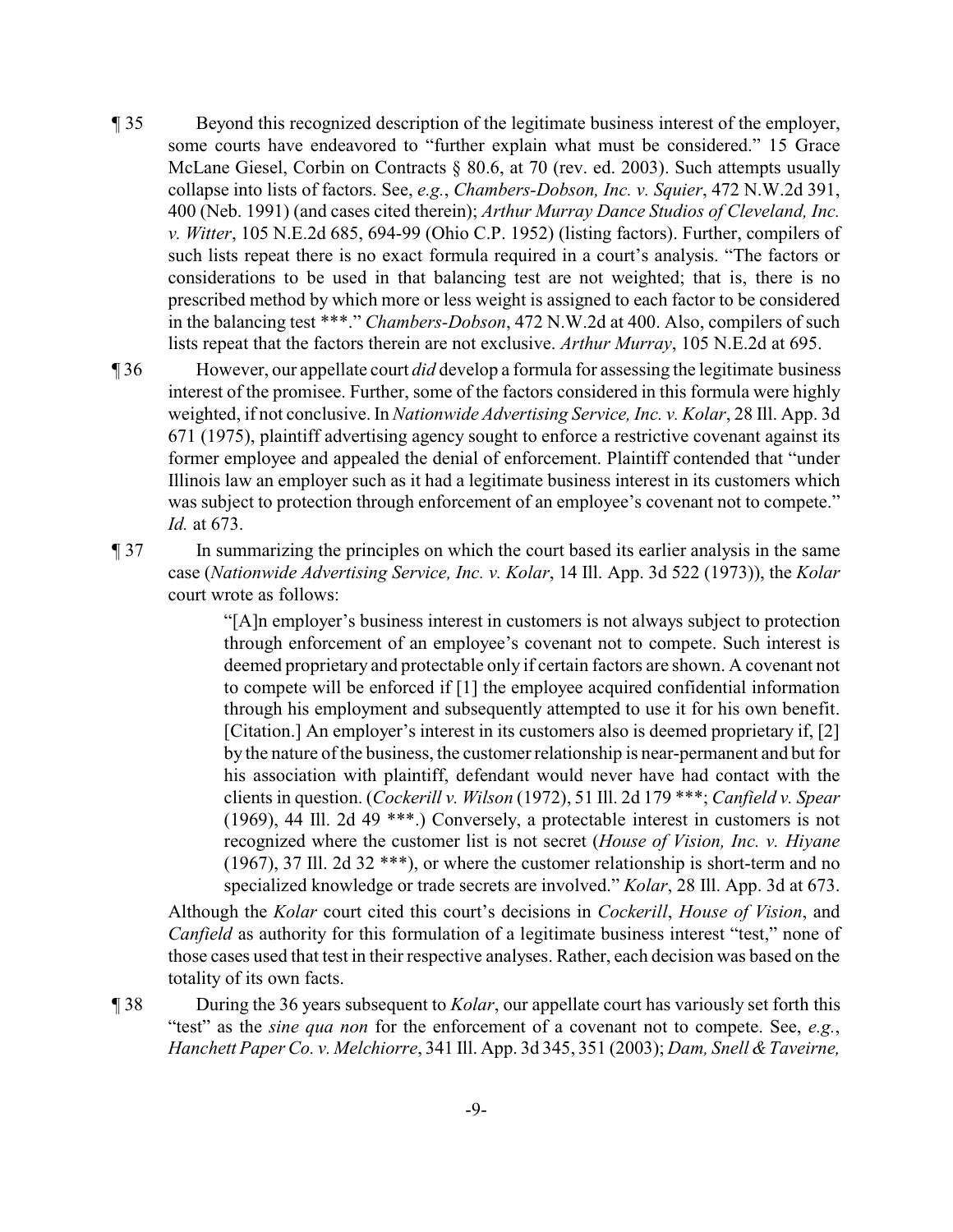*Ltd. v. Verchota*, 324 Ill. App. 3d 146, 151-52 (2001); *Carter-Shields v. Alton Health Institute*, 317 Ill. App. 3d 260, 268 (2000); *Springfield Rare Coin Galleries, Inc. v. Mileham*, 250 Ill. App. 3d 922, 929-30 (1993); *A.B. Dick Co. v. American Pro-Tech*, 159 Ill. App. 3d 786, 792-93 (1987); *Reinhardt Printing Co. v. Feld*, 142 Ill. App. 3d 9, 15-16 (1986); see also *Outsource International, Inc. v. Barton*, 192 F.3d 662, 666 (7th Cir. 1999) (applying Illinois law); *Curtis 1000, Inc. v. Suess*, 24 F.3d 941, 947 (7th Cir. 1994) ("But Illinois, unlike Delaware, limits the interests that a covenant not to compete may protect to trade secrets, confidential information, and relations with 'near-permanent' customers of the employer"). Even further, and exemplary of this erroneous proliferation of templates, our appellate court has developed two alternative "tests" to determine its "near-permanence" prong of its conclusive two-prong test for a promisee's legitimate business interest. Some courts analyze the near-permanent relationship according to seven objective factors. See, *e.g.*, *Hanchett Paper*, 341 Ill. App. 3d at 352 (quoting *Audio Properties, Inc. v. Kovach*, 275 Ill. App. 3d 145, 148-49 (1995)); *Office Mates 5, North Shore, Inc. v. Hazen*, 234 Ill. App. 3d 557, 572-73 (1992). In contrast, other courts follow a "nature of the business" test. See, *e.g.*, *Lawrence & Allen, Inc. v. Cambridge Human Resource Group, Inc.*, 292 Ill. App. 3d 131, 142 (1997) (collecting cases).

- ¶ 39 In the present case, the lead opinion in the appellate court applied these "tests" in upholding the circuit court's ruling that the noncompetition restrictive covenant was unenforceable. 405 Ill. App. 3d at 743-48. The specially concurring justice agreed with the circuit court's result, but based on the totality of the circumstances presented in the record. He stated: "Analyzing such covenants with reference to the totality of the circumstances to determine if an employer has a protectable interest, as opposed to utilizing the typical rigid version of the legitimate-business-interest test, will lead to results more grounded in the true considerations of a given case." *Id.* at 751 (Hudson, J., specially concurring).<sup>3</sup> We agree.
- ¶ 40 To the extent the appellate court's "tests" are conclusive, they are plainly contrary to the above-described general principles pertaining to the promisee's legitimate business interest based on the totality of the circumstances of the particular case. The understandable temptation is to view exemplaryfacts presented in particular cases as the outermost boundary of the inquiry. Thus, precedent is set to guide future cases. However, "if it were possible to make a complete list today, human ingenuity would render the list obsolete tomorrow." *Arthur Murray*, 105 N.E.2d at 695.
- ¶ 41 Parties have long turned to the common law to argue for or against the enforceability of noncompetition agreements. "There is, therefore, an especially well-developed and significant body of judicial decisions applying the general rule of reason \*\*\* to such promises." Restatement (Second) of Contracts § 187 cmt. a (1981). The common law, based on reason and experience, has recognized several factors and subfactors within the

<sup>&</sup>lt;sup>3</sup> Another side-by-side comparison of the appellate court's application of the legitimate business interest test, with the application of the promisee's legitimate business interest as a component of the rule of reason, is found in the majority opinion and special concurrence in *A.B. Dick*, 159 Ill. App. 3d at 792-94; *Id.* at 795 (Jiganti, J., specially concurring).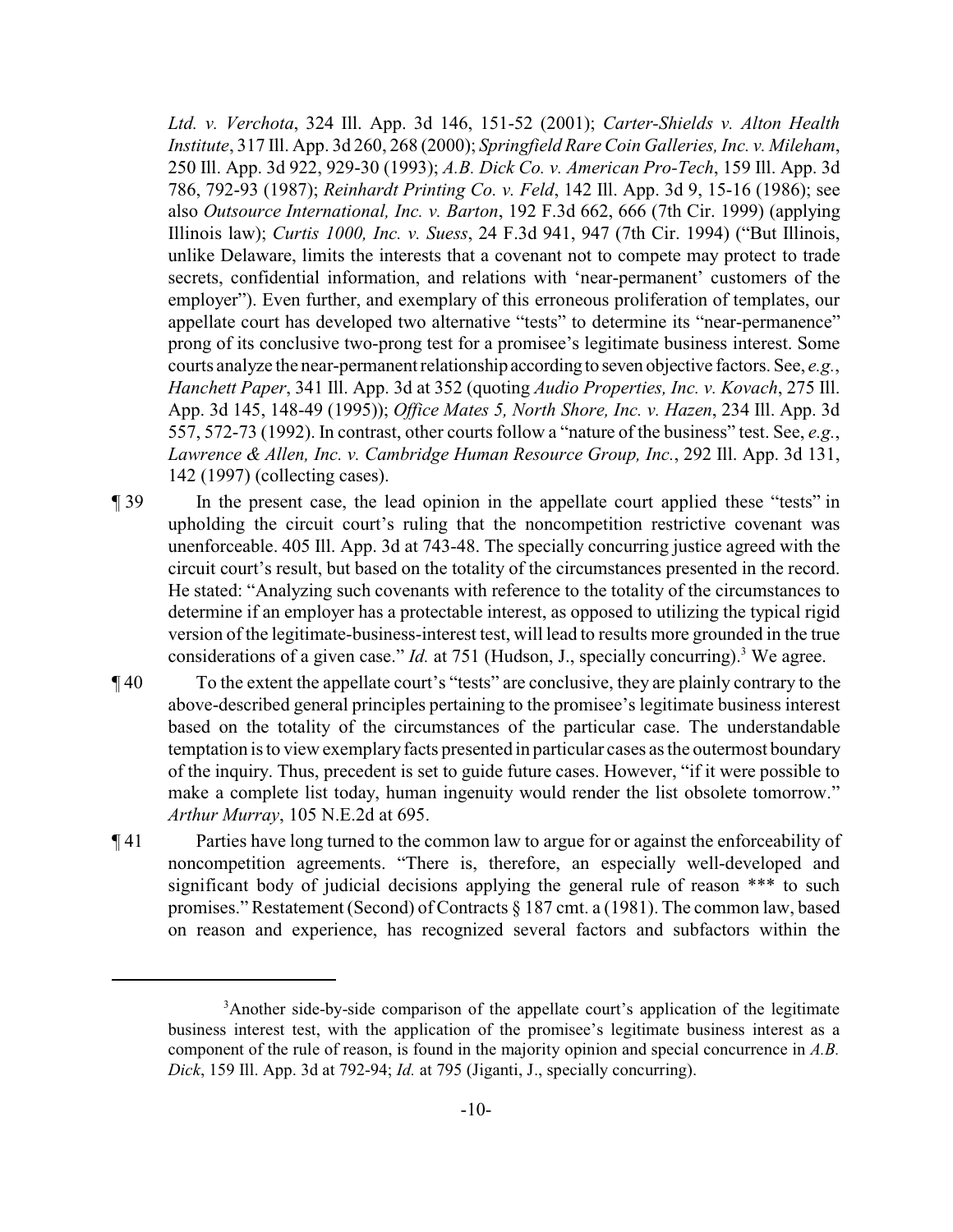component of the promisee's legitimate business interest.

- ¶ 42 However, we hold that such factors are only nonconclusive aids in determining the promisee's legitimate business interest, which in turn is but one component in the threeprong rule of reason, grounded in the totality of the circumstances. "Each case must be determined on its own particular facts. [Citations.] Reasonableness is gauged not just by some but by *all* of the circumstances. [Citations.] The same identical contract and restraint may be reasonable and valid under one set of circumstances, and unreasonable and invalid under another set of circumstances." (Emphasis in original.) *Arthur Murray*, 105 N.E.2d at 692-93. Accord Restatement (Second) of Contracts § 186 cmt. a, § 188 cmt. g. We expressly observe that appellate court precedent for the past three decades remains intact, but only as nonconclusive examples of applying the promisee's legitimate business interest, as a component of the three-prong rule of reason, and not as establishing inflexible rules beyond the general and established three-prong rule of reason.
- ¶ 43 In sum, the legitimate business interest test is still a viable test to be employed as part of the three-prong rule of reason to determine the enforceability of a restrictive covenant not to compete. However, the two-factor test created in *Kolar*, in which a near-permanent customer relationship and the employee's acquisition of confidential information through his employment are determinative, is no longer valid. Rather, we adopt the position of Justice Hudson'sspecial concurrence, which is: whether a legitimate business interest exists is based on the totality of the facts and circumstances of the individual case. Factors to be considered in this analysis include, but are not limited to, the near-permanence of customer relationships, the employee's acquisition of confidential information through his employment, and time and place restrictions. No factor carries any more weight than any other, but rather its importance will depend on the specific facts and circumstances of the individual case.

## ¶ 44 D. Remand

- ¶ 45 Before this court, Reliable reasons: "If the circuit court applied the wrong legal standard to the facts of the case, then remand is the proper remedy to give the court an opportunity to apply the correct test." The circuit court ruled that the noncompetition restrictive covenant was unenforceable. The appellate court special concurrence agreed with the lead opinion that the circuit court ruling should be upheld, but based on the totality of the circumstances presented in the record. 405 Ill. App. 3d at 752 (Hudson, J., specially concurring). While the dissent agreed with the special concurrence's view of the promisee's legitimate business interest, he would have reversed and remanded for further proceedings. *Id.* at 759 (O'Malley, J., dissenting).
- ¶ 46 "When a case is tried under an incorrect theory of law the appropriate action is to reverse the judgment and remand for a new trial." *Sparling v. Peabody Coal Co.*, 59 Ill. 2d 491, 496 (1974). In the present case, the parties presented their evidence and fashioned their arguments based on the appellate court's rigid and preclusive legitimate business interest test. The circuit court conscientiously applied this test in ruling that the noncompetition restrictive covenant was unenforceable. "Particularly where, as here, the ultimate issue–the